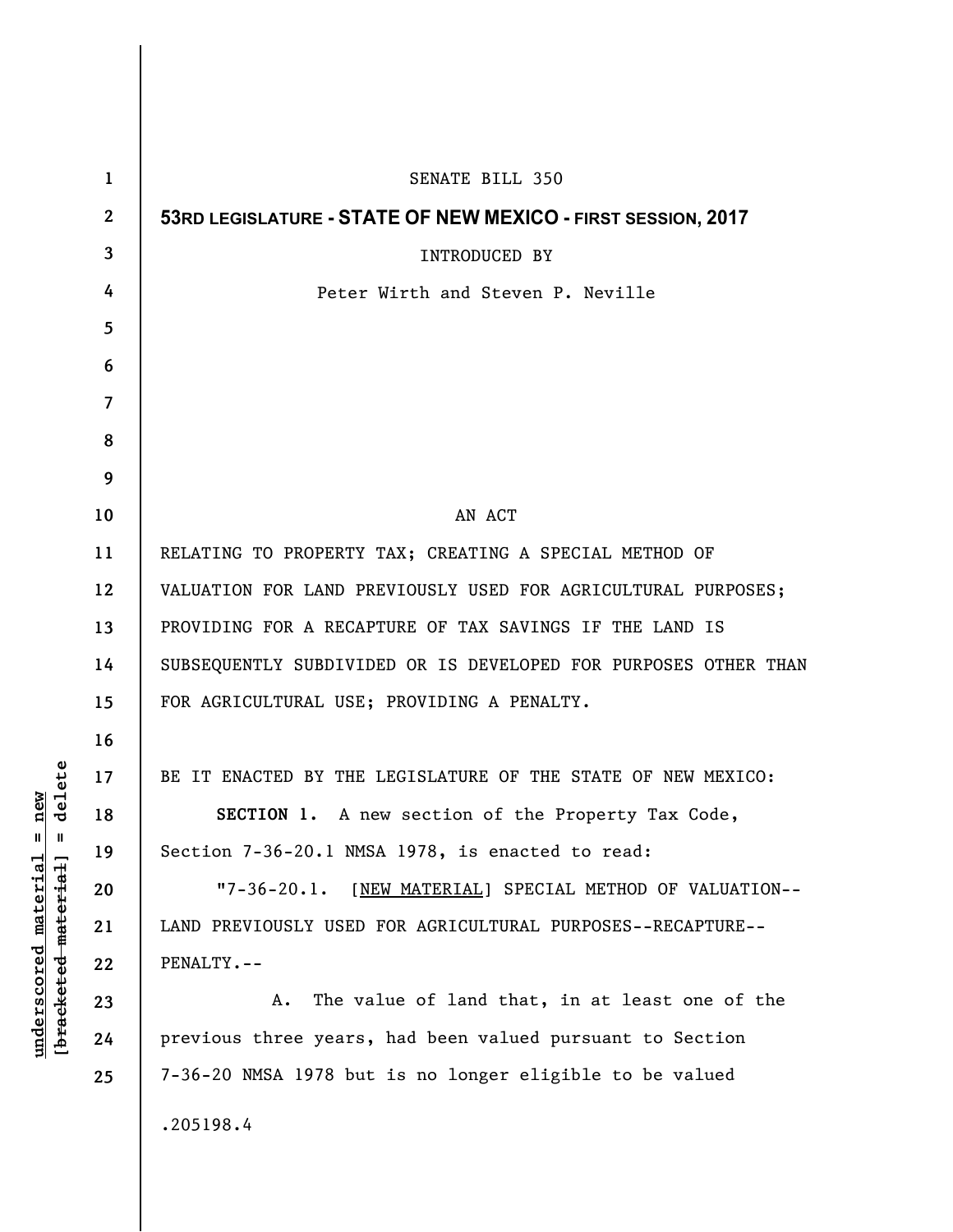**1 2 3 4 5 6 7 8 9 10 11 12 13 14 15 16 17 18 19 20 21 22 23 24 25**  pursuant to that section shall be determined on the basis of the land's capacity to produce agricultural products multiplied by a factor of two; provided that: (1) except as provided in Subsection B of this section, the value shall not exceed fifty percent of the market value of the property; (2) the property is maintained in compliance with all local, state and federal environmental protection rules and regulations; (3) the property is maintained in compliance with rules of the state and its political subdivisions regarding maintenance of property, including controlling noxious weeds, keeping community ditches or acequias in working condition and keeping the land free of nuisances; and (4) to prevent blowing dust, a cover crop is planted and maintained to provide soil cover on the property if the soil would otherwise be bare. B. If the land had been valued in at least one of the previous three years pursuant to Subsection A of this section as grazing land and livestock was located on the land in that year, the value of the livestock as determined pursuant to Section 7-36-21 NMSA 1978, multiplied by a factor of two, shall be added to the value of the land. C. All improvements, other than those specified in Section 7-36-15 NMSA 1978, on land used primarily for .205198.4

 $\frac{1}{2}$  of  $\frac{1}{2}$  and  $\frac{1}{2}$  and  $\frac{1}{2}$  and  $\frac{1}{2}$  and  $\frac{1}{2}$  and  $\frac{1}{2}$  and  $\frac{1}{2}$  and  $\frac{1}{2}$  and  $\frac{1}{2}$  and  $\frac{1}{2}$  and  $\frac{1}{2}$  and  $\frac{1}{2}$  and  $\frac{1}{2}$  and  $\frac{1}{2}$  and  $\frac{1}{2}$  an **[bracketed material] = delete**  $underscored material = new$ **underscored material = new**

 $- 2 -$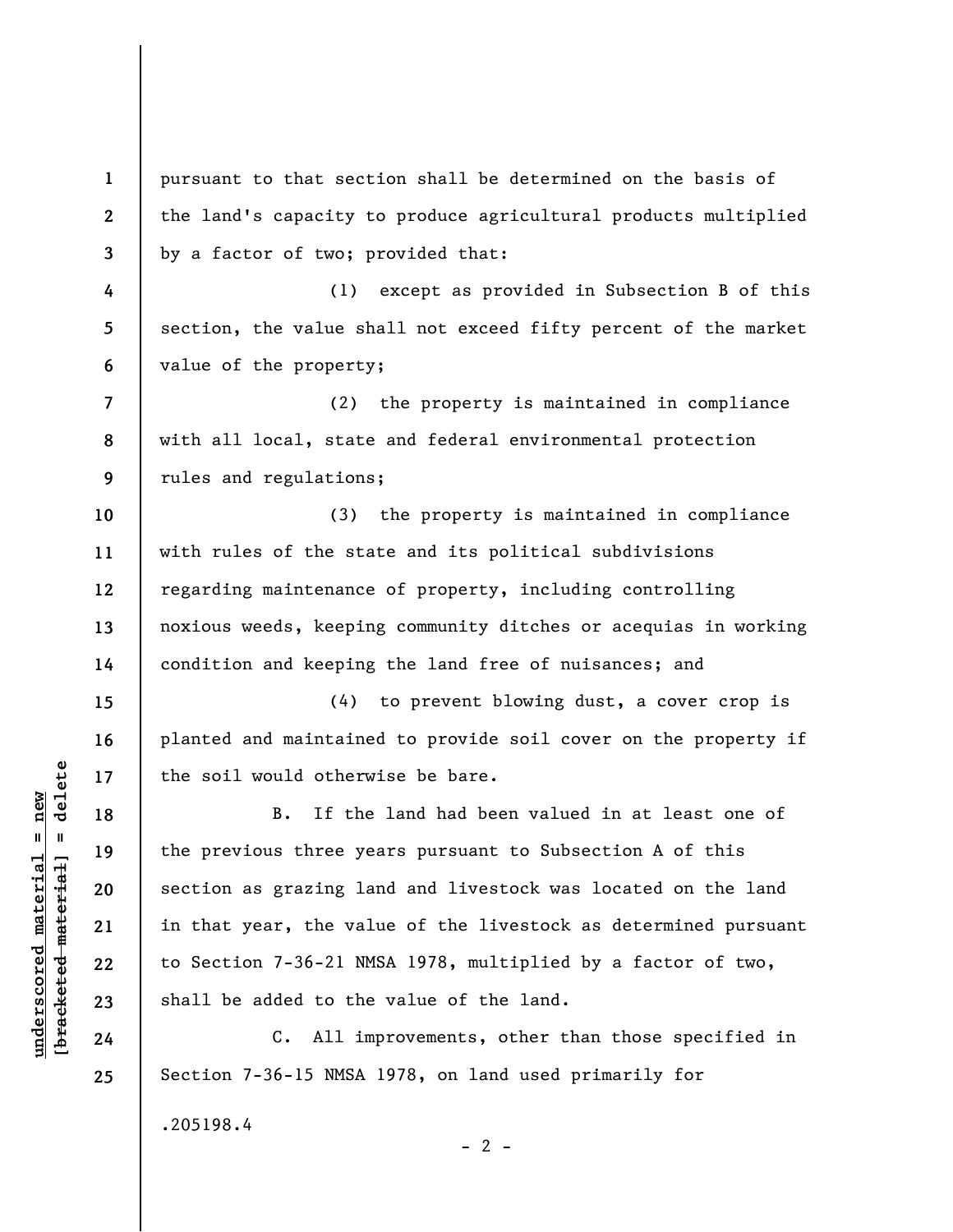agricultural purposes shall be valued separately for property taxation purposes, and the value of these improvements shall be added to the value of the land determined under this section.

D. The owner of the land shall make application to the county assessor in a tax year in which the valuation method of this section is first claimed to be applicable to the land or in a tax year immediately subsequent to a tax year in which the land was not valued under this section. Application shall be made under oath, shall be in a form and contain the information required by department rules and shall be made no later than thirty days after the date of mailing by the assessor of the notice of valuation. Once land is valued under this section, application need not be made in subsequent tax years as long as there is no change in the use of the land.

E. If the owner of the land that is valued pursuant to this section subdivides the land or develops the land for purposes other than for agricultural use, the owner shall pay the difference between the taxes assessed against the land and the taxes that would otherwise have been assessed against the land for each of the number of years the land was valued pursuant to this section, up to five years, to be collected and distributed in the same manner as other ad valorem levies.

F. The owner of land valued under this section shall report to the county assessor whenever the use of the land changes so that it no longer meets the requirements of .205198.4

 $-3 -$ 

 $\frac{1}{2}$  of  $\frac{1}{2}$  and  $\frac{1}{2}$  and  $\frac{1}{2}$  and  $\frac{1}{2}$  and  $\frac{1}{2}$  and  $\frac{1}{2}$  and  $\frac{1}{2}$  and  $\frac{1}{2}$  and  $\frac{1}{2}$  and  $\frac{1}{2}$  and  $\frac{1}{2}$  and  $\frac{1}{2}$  and  $\frac{1}{2}$  and  $\frac{1}{2}$  and  $\frac{1}{2}$  an **[bracketed material] = delete**  $underscored$  material = new **underscored material = new**

**1** 

**2** 

**3** 

**4** 

**5** 

**6** 

**7** 

**8** 

**9** 

**10** 

**11** 

**12** 

**13** 

**14** 

**15** 

**16** 

**17** 

**18** 

**19** 

**20** 

**21** 

**22** 

**23** 

**24** 

**25**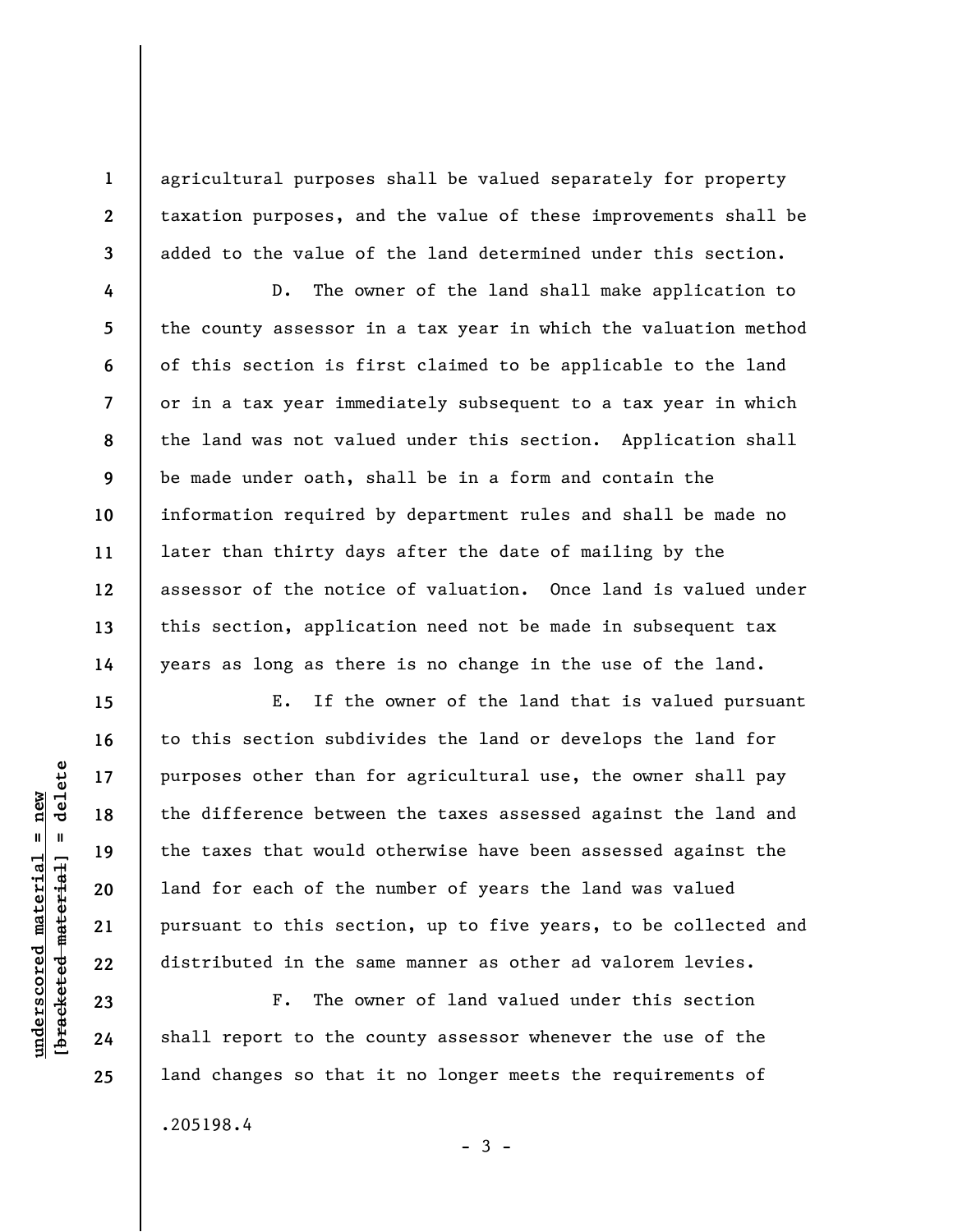**1 2 3 4**  this section. This report shall be made on a form prescribed by department rules and shall be made by the last day of February of the tax year immediately following the year in which the change in the use of the land occurs.

**5 6 7 8 9 10 11 12**  G. Any person who is required to make a report under the provisions of Subsection F of this section and who fails to do so is personally liable for a civil penalty in an amount equal to the greater of twenty-five dollars (\$25.00) or twenty-five percent of the difference between the property taxes ultimately determined to be due and the property taxes originally paid for the tax years for which the person failed to make the required report.

H. For the purpose of this section:

(1) "agricultural products" means plants, crops, trees, forest products, orchard crops, livestock, poultry, captive deer or elk, or fish; and

(a) use of land for the production of agricultural products;

(2) "agricultural use" means the:

(b) use of land that meets the requirements for payment or other compensation pursuant to a soil conservation program under an agreement with an agency of the federal government;

(c) resting of land to maintain its capacity to produce agricultural products; or

 $- 4 -$ 

.205198.4

 $\frac{1}{2}$  intereted material = delete **[bracketed material] = delete**  $anderscored material = new$ **underscored material = new**

**13** 

**14** 

**15** 

**16** 

**17** 

**18** 

**19** 

**20** 

**21** 

**22** 

**23** 

**24** 

**25**